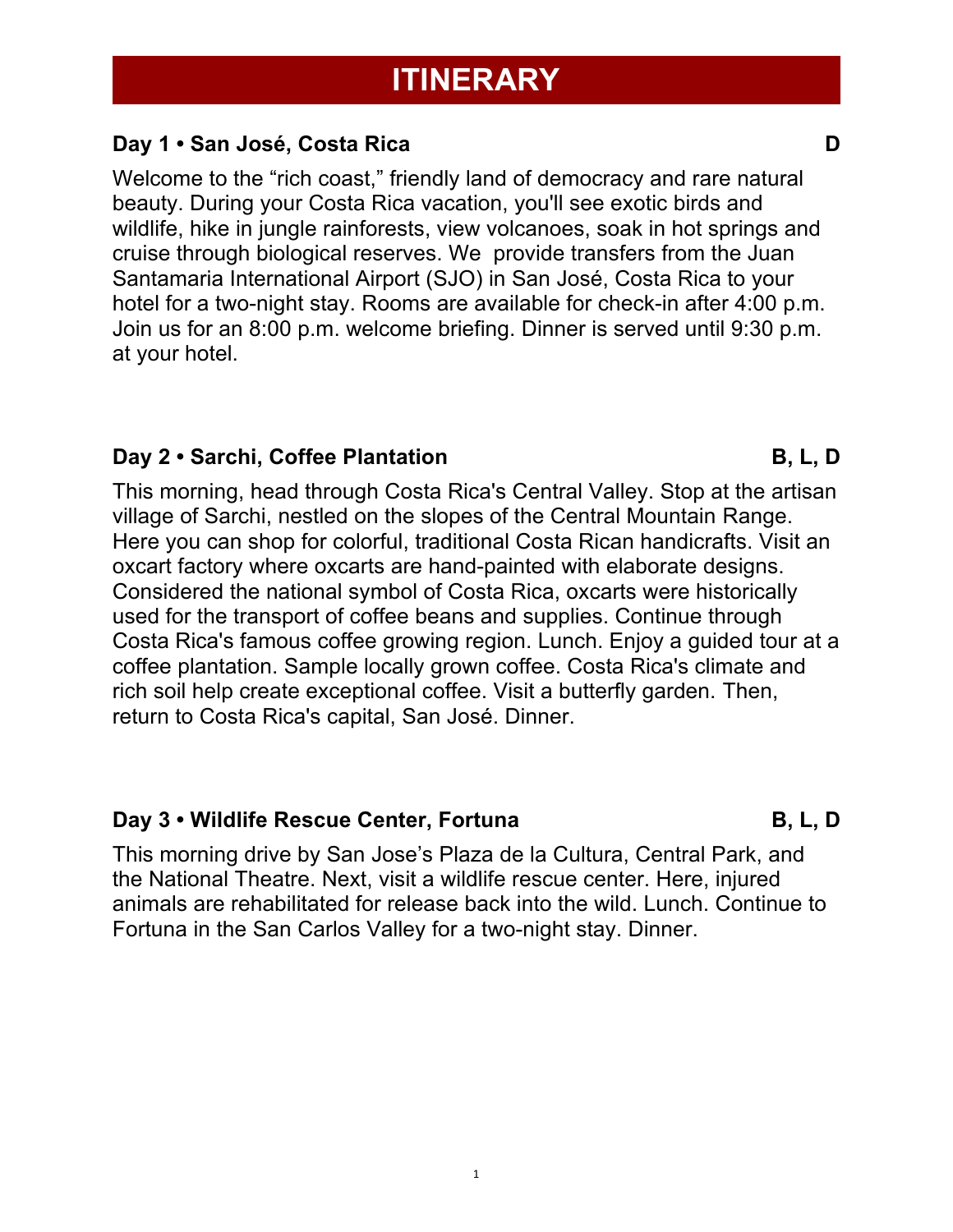# **ITINERARY**

# **Day 4 • Caño Negro Cruise, Hot Springs The Canadian B, L, D**

Head north this morning, passing through sugar cane, teak, pineapple, and orange plantations. Then, cruise on the Rio Frio, gateway to the world famous Caño Negro wildlife refuge, home to many migratory birds found nowhere else in Costa Rica. Look for black turtles, whistling ducks, roseate spoonbills, cormorants, anhingas, blue heron, and northern jacanas. Watch for caimans, howler monkeys, spider monkeys, green iguanas, and waterwalking lizards. Lunch. Return to Fortuna. This afternoon enjoys a relaxing soak in the volcanic hot springs. Dinner.

### Day 5 • Hanging Bridges, Guanacaste **B, L, D**

Morning visit to the Hanging Bridges. With a naturalist guide, hike the suspension bridges. Weather permitting, enjoy views of majestic Arenal Volcano. Next, enjoy a scenic drive around Lake Arenal. Lunch. Then, to Costa Rica's beautiful Pacific Coast. Continue to the J.W. Marriott Guanacaste Resort and Spa for a relaxing two-night stay. Dinner.

### **Day 6 • Leatherback Turtle Park, Guanacaste B, L, D**

Morning visit to Leatherback Turtle National Park. The leatherback is the largest marine reptile in the world, weighing over 1,500 pounds. Learn about Costa Rica's efforts to protect this endangered giant. Lunch. The remainder of the day is free to enjoy your magnificent world class beach resort. Visit the elegant spa or swim in your hotel's infinity pool, the largest in Central America. Time to beachcomb while strolling your resort's pristine beach. Dinner.